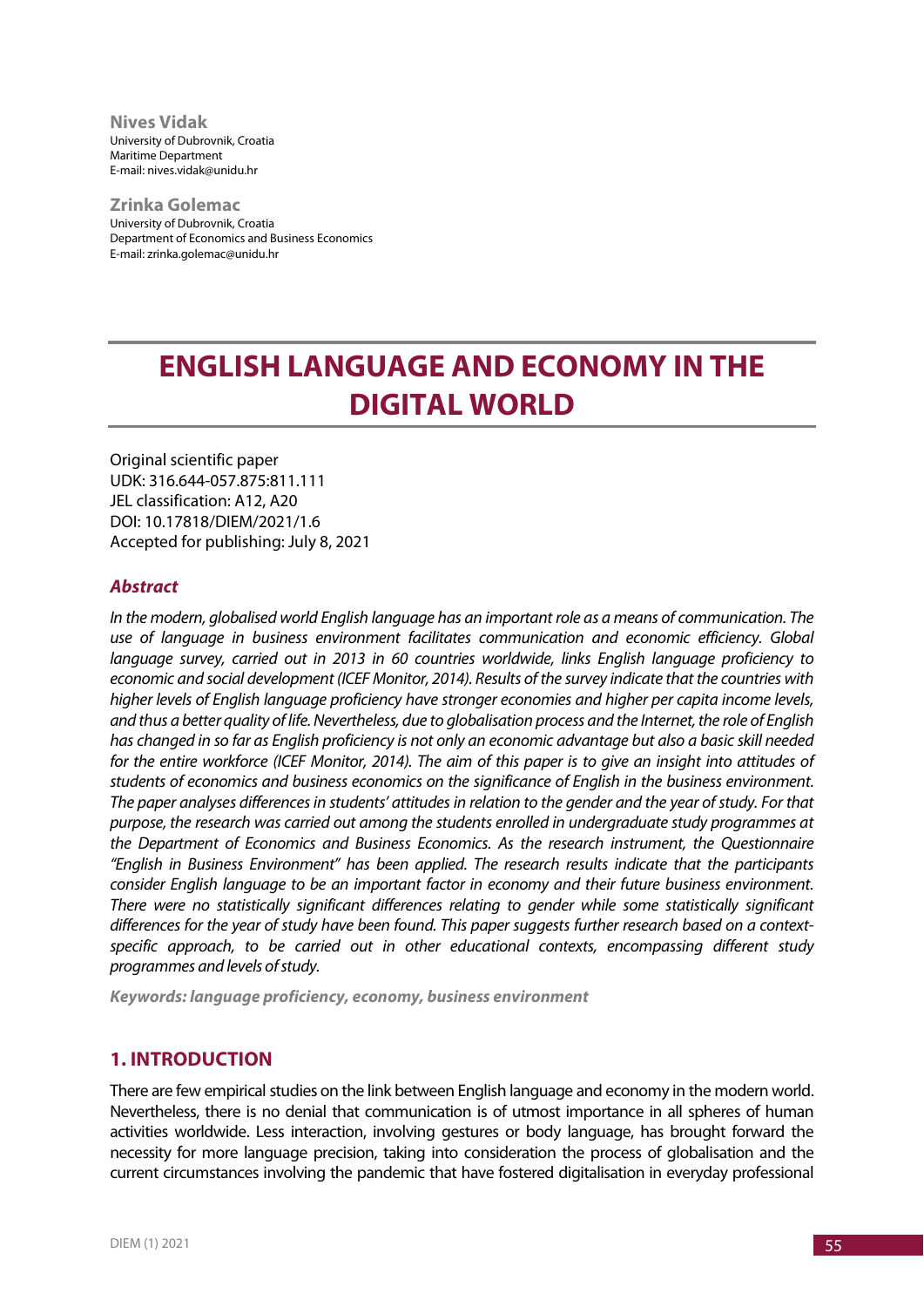and personal activities all over the world. This means that language proficiency has become even more important in the modern digital world. Since language is always a part of a broader context and has a commercial potential, the use of language in business environment facilitates not only communication but economic efficiency as well. Globalisation is furthermore manifested by an increase in the share of international trade in world production, as well as a decline in the relative cost of travel (Grin, 2003, p. 2). English proficiency and economy are interrelated in multiple ways. In modern business environment in order to obtain as many potential business partners as possible, it is essential to learn English to facilitate communication and business operations. In addition, language skills may provide better income as a reward for those skills (Grin, 2003, p. 18). The digital economy is a networked economy (Colin 2016, pp.4). As economy becomes more networked it gets more and more digital. There is no alternative for those in the trade but to learn English, negotiate with the Silicon Valley companies, and ultimately convert their whole communication into some version of the English language (Colin 2016, pp.5). Global language survey, carried out in 2013 in 60 countries worldwide, links English language proficiency to economic and social development (ICEF Monitor, 2014). Results of the survey indicate that the countries with higher levels of English language proficiency have stronger economies and higher per capita income levels, and thus a better quality of life. Nevertheless, due to globalisation process and the Internet, the role of English has changed in so far as English proficiency is not only an economic advantage but also a basic skill needed for the entire workforce. The gains from knowing English is more important in some businesses/occupations than in others. It is interesting to note that improvement in English proficiency is particularly prominent in some Asian countries while more than half of the Latin American countries have the lowest proficiency. In Europe, smaller European nations are investing more effort to increase their English proficiency than some larger countries, e.g. France (ICEF Monitor, 2014). As far as Croatia is concerned, no data on the link between the level of English proficiency and social/economic development has been provided so far.

## **2. METHODOLOGY**

The aim of the research is to obtain an insight into attitudes of students of economics and business economics on the significance of English proficiency in the business environment. Differences in students' attitudes in relation to the gender and the year of study are analysed.

## **2.1. Participants**

The research was carried out among the students enrolled in undergraduate study programmes of Economics and Business Economics at the Department of Economics and Business Economics (N=45): 7 first year students, 23 second year students and 15 third year students. The average age of the students was 21. Most of the students were female (F=37, M=8).

## **2.2. Research instrument**

The research instrument was a questionnaire that consisted of two parts. In the first part demographic data was collected: age, gender, the programme of study and the year of study. The second part was the questionnaire *English in Business Environment* containing 15 statements and exploring attitudes of students of economics and business economics on the significance of English in the business environment. The students were to specify their agreement with each of the statement on a five-point Likert scale in a range from strongly disagree (1) to strongly agree (5). The instrument, compiled by the authors, showed strong internal consistency and high reliability, with Cronbach's alpha coefficient  $\alpha = 0.888$ .

## **2.3. Data collection and analysis**

The research was carried out at the University of Dubrovnik in the winter semester of the academic year 2020/2021. The questionnaire was administered online, due to the Covid-19 pandemic and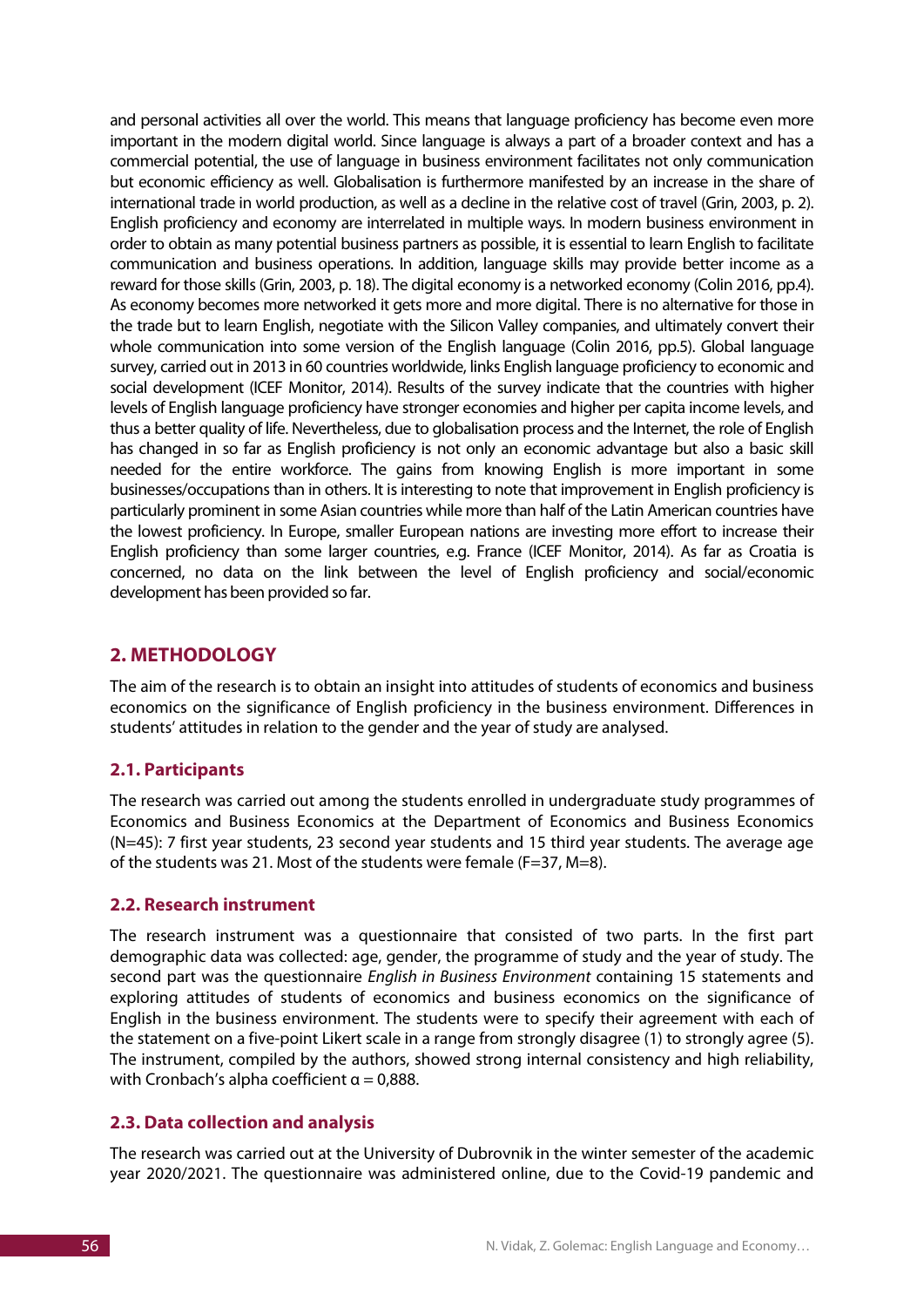the fact that students were attending classes online. The participants were informed about the general purpose of the research and they were asked for sincere and accurate replies. All participants were granted anonymity.

Data analysis was performed using the statistical package *SPSS 20*, or more precisely, using t-test for independent samples (for finding differences according to the gender) and ANOVA (for finding differences according to the year of study).

## **3. RESULTS AND DISCUSSION**

Descriptive statistics are shown in Table 1 below. The skewness of the distribution shows that the variables are distributed from moderate to right asymmetric. The kurtosis is from moderate to pronounced leptokurtic distributions, which indicates less dispersion.

|        | N<br>Valid |      | Mean Mode | σ    | Skewness | Kurtosis | Range Min Max |                |   |
|--------|------------|------|-----------|------|----------|----------|---------------|----------------|---|
| Var.1  | 45         | 4,47 | 5         | ,815 | $-2,132$ | 6,316    | 4             | 1              | 5 |
| Var.2  | 45         | 4,51 | 5         | ,626 | $-0.916$ | $-126$   | 2             | 3              | 5 |
| Var.3  | 45         | 3,93 | 4         | ,837 | -,846    | 1,921    | 4             | 1              | 5 |
| Var.4  | 45         | 4,20 | 5         | ,968 | $-1,210$ | 1,357    | 4             | 1              | 5 |
| Var.5  | 45         | 3,89 | 4         | ,910 | $-719$   | ,891     | 4             | 1              | 5 |
| Var.6  | 45         | 4,84 | 5         | ,367 | -1,967   | 1,954    | 1             | 4              | 5 |
| Var.7  | 45         | 3,96 | 4         | ,796 | -,766    | ,718     | 3             | 2              | 5 |
| Var.8  | 45         | 4,51 | 5         | ,506 | $-0.046$ | $-2,093$ | 1             | 4              | 5 |
| Var.9  | 45         | 4,33 | 4         | ,707 | -,987    | 1,299    | 3             | $\overline{2}$ | 5 |
| Var.10 | 45         | 3,98 | 4         | ,812 | $-226$   | -,786    | 3             | $\overline{2}$ | 5 |
| Var.11 | 45         | 4,11 | 4         | ,775 | $-0.504$ | $-229$   | 3             | 2              | 5 |
| Var.12 | 45         | 4,07 | 4         | ,986 | -1,179   | 1,259    | 4             | 1              | 5 |
| Var.13 | 45         | 4,33 | 5         | ,739 | -,984    | ,870     | 3             | 2              | 5 |
| Var.14 | 45         | 4,38 | 5         | ,747 | -1,098   | ,973     | 3             | $\overline{2}$ | 5 |
| Var.15 | 45         | 4,02 | 5         | ,917 | $-0.416$ | $-0.926$ | 3             | 2              | 5 |

|  | Table 1 Descriptive statistics |  |
|--|--------------------------------|--|
|--|--------------------------------|--|

*M = Mean; σ = Standard Deviation*

Source: authors

As shown in Table 1, the variable with the highest score is variable No. 6 – M= 4,84 (*English is the most important language in contemporary business communication worldwide*). The reasons for this result may lie in the fact that major part of business communication (and not only business) at present is being carried out online, via the Internet and English is the prevailing language online. English language proficiency is an important communication factor (Tainer, 2008, pp.109)

On the other side, the students showed the lowest degree of agreement with the statement No. 5 – M=3,89 (*English is the language of business management in Croatia*). This result is rather interesting, but it should be taken into consideration that the participants are students with limited experience in business management. Since there are no studies in Croatia confirming or refuting such a statement, this is an interesting point of view, to be further explored.

## **3.1. Differences in students' attitudes in relation to gender**

Since one of the aims of the research was to analyse differences in students' attitudes in relation to the gender, t-test for independent samples was used to determine if there are any differences in the attitudes in relation to the gender. The Table 2 shows the results of the t-test.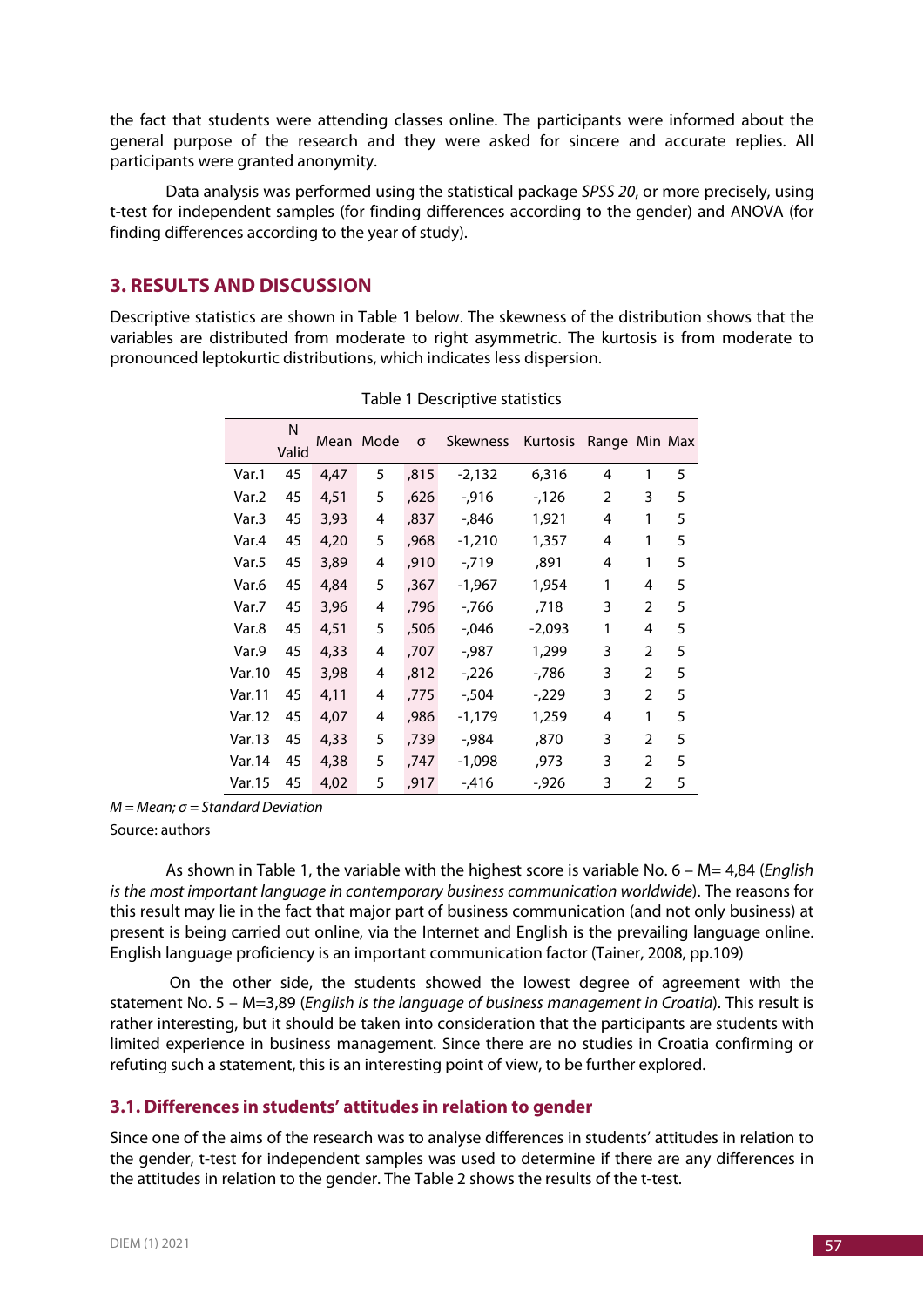| Statement/Gender |                | N       | t-test<br>$(df=43)$ | p    | M            | σ             |
|------------------|----------------|---------|---------------------|------|--------------|---------------|
| 1                | Male<br>Female | 8<br>37 | $-49$               | 0,63 | 4,25<br>4,51 | 1,488<br>,607 |
| 2                | Male           | 8       | $-0.05$             | 0,95 | 4,50         | ,756          |
| 3                | Female<br>Male | 37<br>8 |                     |      | 4,51<br>4,00 | ,607<br>,926  |
|                  | Female         | 37      | ,24                 | 0,80 | 3,92         | ,829          |
| 4                | Male<br>Female | 8<br>37 | $-1,47$             | 0,14 | 3,75<br>4,30 | 1,035<br>,939 |
| 5                | Male<br>Female | 8<br>37 | $-0.91$             | 0,38 | 3,50<br>3,97 | 1,414<br>,763 |
| 6                | Male<br>Female | 8<br>37 | ,25                 | 0,79 | 4,88<br>4,84 | ,354<br>,374  |
| 7                | Male           | 8       | ,65                 | 0,51 | 4,13         | ,641          |
| 8                | Female<br>Male | 37<br>8 | $-0,06$             | 0,94 | 3,92<br>4,50 | ,829<br>,535  |
| 9                | Female<br>Male | 37<br>8 |                     |      | 4,51<br>4,63 | ,507<br>,518  |
|                  | Female         | 37      | 1,29                | 0,20 | 4,27         | ,732          |
| 10               | Male<br>Female | 8<br>37 | 1,04                | 0,30 | 4,25<br>3,92 | ,886<br>,795  |
| 11               | Male<br>Female | 8<br>37 | -,44                | 0,66 | 4,00<br>4,14 | ,756<br>,787  |
| 12               | Male           | 8       | ,57                 | 0,56 | 4,25         | 1,165         |
| 13               | Female<br>Male | 37<br>8 |                     |      | 4,03<br>4,63 | ,957<br>,744  |
|                  | Female         | 37      | 1,23                | 0,22 | 4,27         | ,732          |
| 14               | Male<br>Female | 8<br>37 | 1,58                | 0,12 | 4,75<br>4,30 | ,463<br>,777  |
| 15               | Male<br>Female | 8<br>37 | ,34                 | 0,73 | 4,13<br>4,00 | ,835<br>,943  |

Table 2 T-test – differences in students' attitudes in relation to gender

*M = Mean; σ = Standard Deviation*

Source: authors

As indicated in Table 2 no statistically significant differences in students' attitudes in relation to gender have been found. The reason for this result may lie in the fact that the number of participants is rather small and in particular the number of male students. The future research should involve more students and try to engage more male students in the research. Nevertheless, there are no similar studies to enable the authors to make a comparison with reference to gender differences in students' attitudes on English language proficiency and economy. While there are a lot of studies on gender differences in learning English and English proficiency, there are no studies aiming to provide information on the link between English proficiency and economy. For example, Davies et al. (2005, pp. 30) mention the performance of males and females in an educational context in Australia, the USA and the UK. At the same time, they compare these results with the performance of genders in economics at school, i.e. they focus on gender differences by school subject.

#### **3.2. Differences in students' attitudes in relation to the year of study**

To obtain results on differences in students' attitudes in relation to the year of study ANOVA test was applied. Results of the test are shown in Table 3 and Table 4 (Multiple comparisons) below.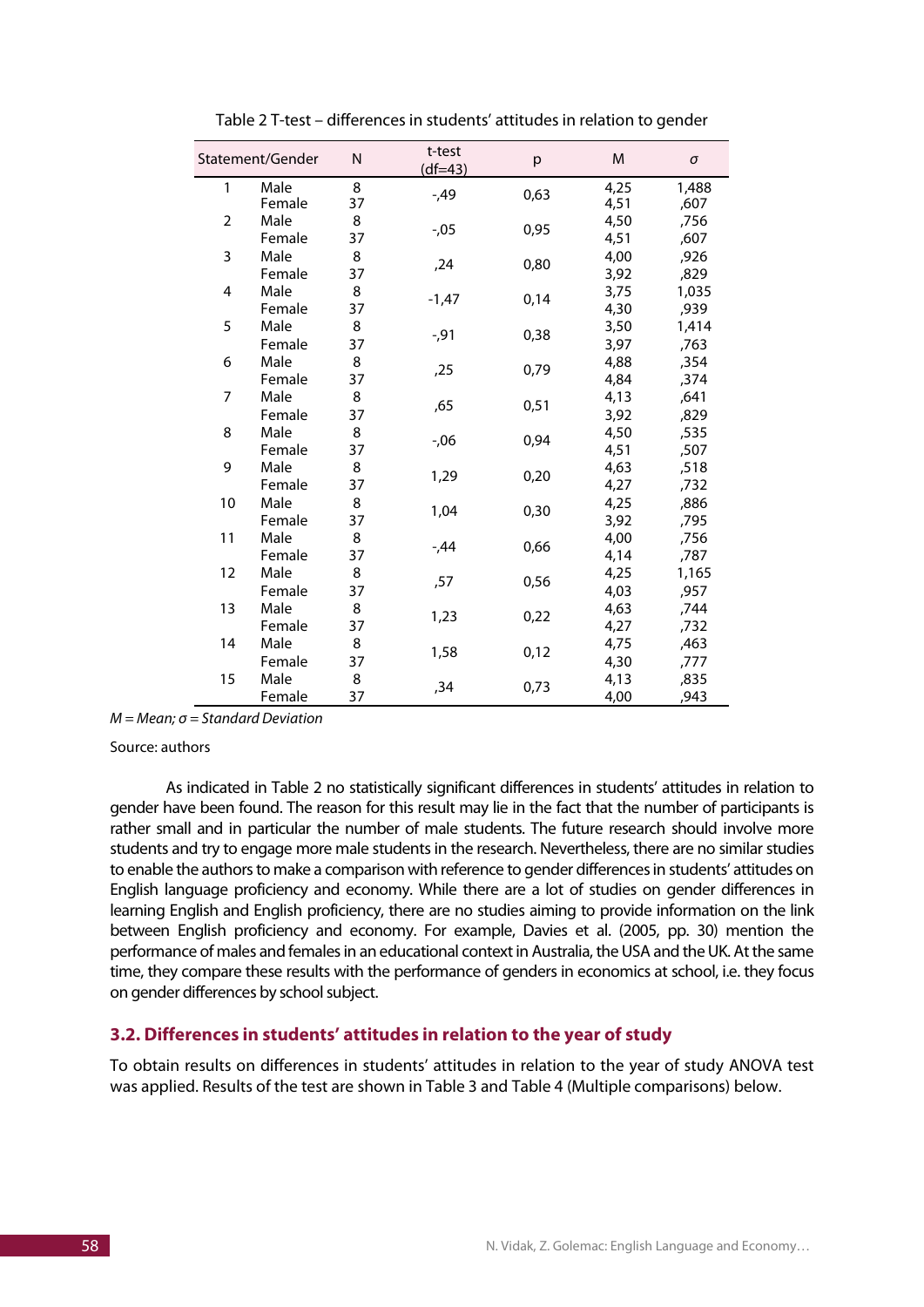| <b>ANOVA</b> |                       |                |                |             |       |      |  |
|--------------|-----------------------|----------------|----------------|-------------|-------|------|--|
|              |                       | Sum of Squares | df             | Mean Square | F.    | Sig. |  |
| Var.1        | <b>Between Groups</b> | ,560           | $\overline{2}$ | ,280        | ,410  | ,666 |  |
|              | <b>Within Groups</b>  | 28,640         | 42             | ,682        |       |      |  |
|              | Total                 | 29,200         | 44             |             |       |      |  |
| Var.2        | <b>Between Groups</b> | ,477           | $\overline{2}$ | ,238        | ,597  | ,555 |  |
|              | <b>Within Groups</b>  | 16,768         | 42             | ,399        |       |      |  |
|              | Total                 | 17,244         | 44             |             |       |      |  |
| Var.3        | <b>Between Groups</b> | ,438           | $\overline{2}$ | ,219        | ,303  | ,740 |  |
|              | <b>Within Groups</b>  | 30,362         | 42             | ,723        |       |      |  |
|              | Total                 | 30,800         | 44             |             |       |      |  |
| Var.4        | <b>Between Groups</b> | 7,792          | $\overline{2}$ | 3,896       | 4,898 | ,012 |  |
|              | <b>Within Groups</b>  | 33,408         | 42             | ,795        |       |      |  |
|              | Total                 | 41,200         | 44             |             |       |      |  |
| Var.5        | <b>Between Groups</b> | 1,987          | $\overline{2}$ | ,994        | 1,211 | ,308 |  |
|              | <b>Within Groups</b>  | 34,457         | 42             | ,820        |       |      |  |
|              | Total                 | 36,444         | 44             |             |       |      |  |
| Var.6        | <b>Between Groups</b> | ,045           | $\overline{2}$ | ,023        | ,162  | ,851 |  |
|              | <b>Within Groups</b>  | 5,866          | 42             | ,140        |       |      |  |
|              | Total                 | 5,911          | 44             |             |       |      |  |
| Var.7        | <b>Between Groups</b> | 1,959          | $\overline{2}$ | ,980        | 1,585 | ,217 |  |
|              | <b>Within Groups</b>  | 25,952         | 42             | ,618        |       |      |  |
|              | Total                 | 27,911         | 44             |             |       |      |  |
| Var.8        | <b>Between Groups</b> | ,477           | $\overline{2}$ | ,238        | ,930  | ,403 |  |
|              | <b>Within Groups</b>  | 10,768         | 42             | ,256        |       |      |  |
|              | Total                 | 11,244         | 44             |             |       |      |  |
| Var.9        | <b>Between Groups</b> | ,135           | $\overline{2}$ | ,067        | ,130  | ,879 |  |
|              | <b>Within Groups</b>  | 21,865         | 42             | ,521        |       |      |  |
|              | Total                 | 22,000         | 44             |             |       |      |  |
| Var10        | <b>Between Groups</b> | ,044           | $\overline{2}$ | ,022        | ,032  | ,968 |  |
|              | <b>Within Groups</b>  | 28,933         | 42             | ,689        |       |      |  |
|              | Total                 | 28,978         | 44             |             |       |      |  |
| Var11        | <b>Between Groups</b> | ,616           | $\overline{2}$ | ,308        | ,501  | ,610 |  |
|              | <b>Within Groups</b>  | 25,829         | 42             | ,615        |       |      |  |
|              | Total                 | 26,444         | 44             |             |       |      |  |
| Var12        | <b>Between Groups</b> | 3,544          | $\overline{2}$ | 1,772       | 1,896 | ,163 |  |
|              | <b>Within Groups</b>  | 39,256         | 42             | ,935        |       |      |  |
|              | Total                 | 42,800         | 44             |             |       |      |  |
| Var13        | <b>Between Groups</b> | 2,308          | $\overline{2}$ | 1,154       | 2,234 | ,120 |  |
|              | <b>Within Groups</b>  | 21,692         | 42             | ,516        |       |      |  |
|              | Total                 | 24,000         | 44             |             |       |      |  |
| Var14        | <b>Between Groups</b> | 1,953          | $\overline{2}$ | ,976        | 1,812 | ,176 |  |
|              | <b>Within Groups</b>  | 22,625         | 42             | ,539        |       |      |  |
|              | Total                 | 24,578         | 44             |             |       |      |  |
| Var15        | <b>Between Groups</b> | 5,381          | $\overline{a}$ | 2,691       | 3,576 | ,037 |  |
|              | <b>Within Groups</b>  | 31,597         | 42             | ,752        |       |      |  |
|              | Total                 | 36,978         | 44             |             |       |      |  |

| Table 3 ANOVA - students' attitudes in relation to the year of study |  |  |  |
|----------------------------------------------------------------------|--|--|--|
|----------------------------------------------------------------------|--|--|--|

Source: authors

Table 3 indicates statistically significant difference between groups for statement No. 4 (p= 0,012; df=44) - *English proficiency is the most required when looking for a job.* and No. 15 (p= 0,037; df=44). Statement 15 reads: *I'll earn a better salary if I am proficient in English*. Tainer (1988, pp. 111) cites that English language proficiency has significant positive influence on earnings. The fact that Croatia is a tourist country and member of the EU supports this attitude.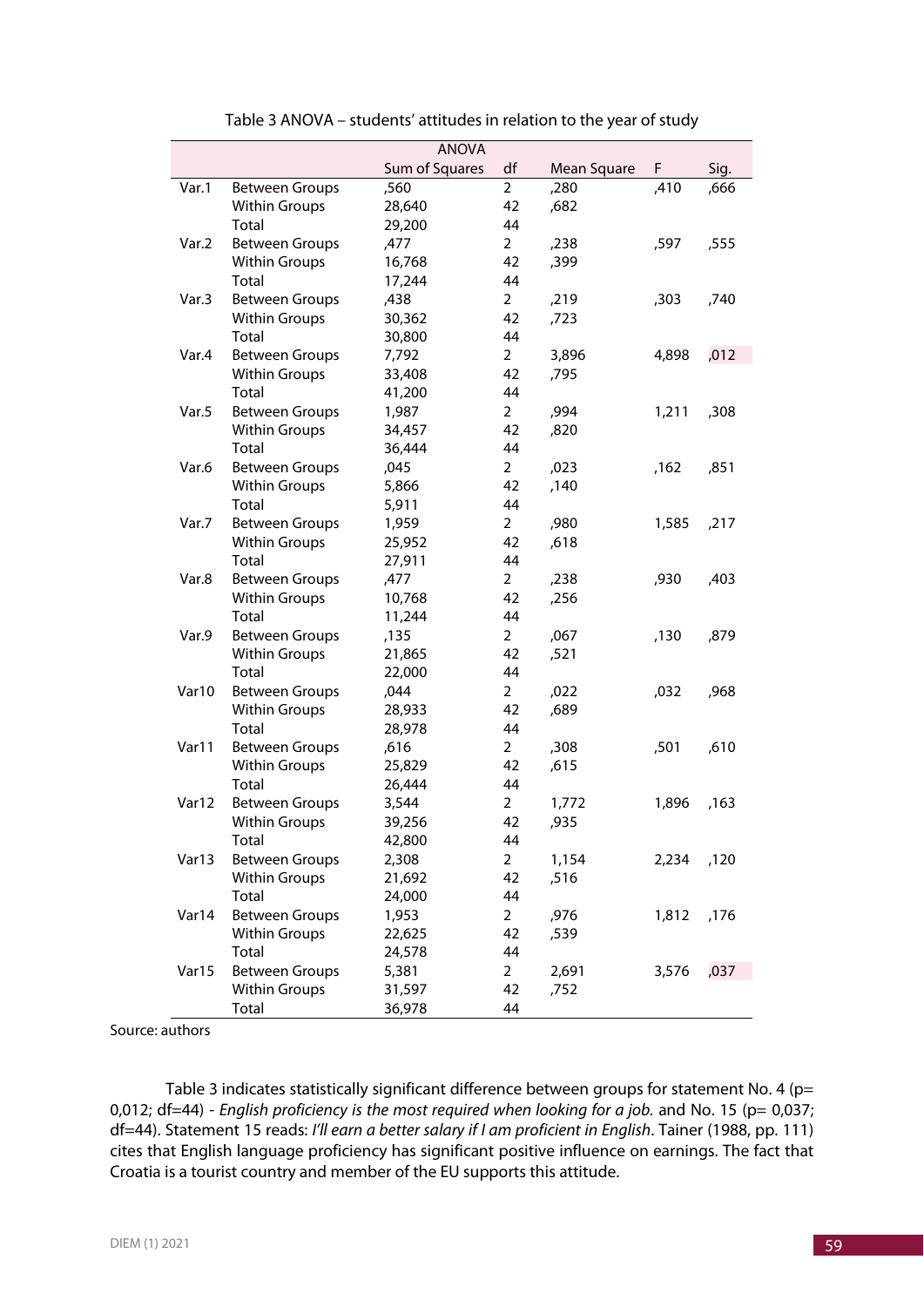| Bonferroni                                             |                    |                                 |                       |              |                |
|--------------------------------------------------------|--------------------|---------------------------------|-----------------------|--------------|----------------|
| Dependent Variable (I) YEAR OF STUDY (J) YEAR OF STUDY |                    |                                 | Mean Difference (I-J) | Std. Error   | Sig.           |
| Var.1                                                  | <b>FIRST YEAR</b>  | <b>SECOND YEAR</b>              | ,323                  | ,356         | 1,000          |
|                                                        |                    | THIRD YEAR                      | ,248                  | ,378         | 1,000          |
|                                                        | <b>SECOND YEAR</b> | <b>FIRST YEAR</b>               | $-0.323$              | ,356         | 1,000          |
|                                                        |                    | THIRD YEAR                      | $-0.075$              | ,274         | 1,000          |
|                                                        | <b>THIRD YEAR</b>  | <b>FIRST YEAR</b>               | $-248$                | ,378         | 1,000          |
|                                                        |                    | <b>SECOND YEAR</b>              | ,075                  | ,274         | 1,000          |
| Var.2                                                  | <b>FIRST YEAR</b>  | <b>SECOND YEAR</b>              | ,193                  | ,273         | 1,000          |
|                                                        |                    | THIRD YEAR                      | ,314                  | ,289         | ,850           |
|                                                        | <b>SECOND YEAR</b> | <b>FIRST YEAR</b>               | $-193$                | ,273         | 1,000          |
|                                                        |                    | <b>THIRD YEAR</b>               | ,122                  | ,210         | 1,000          |
|                                                        | <b>THIRD YEAR</b>  | <b>FIRST YEAR</b>               | $-0.314$              | ,289         | ,850           |
|                                                        |                    | <b>SECOND YEAR</b>              | $-122$                | ,210         | 1,000          |
| Var.3                                                  | <b>FIRST YEAR</b>  | <b>SECOND YEAR</b>              | $-286$                | ,367         | 1,000          |
|                                                        |                    | <b>THIRD YEAR</b>               | $-219$                | ,389         | 1,000          |
|                                                        | <b>SECOND YEAR</b> | <b>FIRST YEAR</b>               | ,286                  | ,367         | 1,000          |
|                                                        |                    | <b>THIRD YEAR</b>               | ,067                  | ,282         | 1,000          |
|                                                        | <b>THIRD YEAR</b>  | <b>FIRST YEAR</b>               | ,219                  | ,389         | 1,000          |
|                                                        |                    | <b>SECOND YEAR</b>              | $-0.067$              | ,282         | 1,000          |
| Var.4                                                  | <b>FIRST YEAR</b>  | <b>SECOND YEAR</b>              | ,509                  | ,385         | ,579           |
|                                                        |                    | <b>THIRD YEAR</b>               | $1,190^*$             | ,408         | ,017           |
|                                                        | <b>SECOND YEAR</b> | <b>FIRST YEAR</b>               | -,509                 | ,385         | ,579           |
|                                                        |                    | <b>THIRD YEAR</b>               | ,681                  | ,296         | ,079           |
|                                                        | <b>THIRD YEAR</b>  | <b>FIRST YEAR</b>               | $-1,190^*$            | ,408         | ,017           |
|                                                        |                    | <b>SECOND YEAR</b>              | -,681                 | ,296         | ,079           |
| Var.5                                                  | <b>FIRST YEAR</b>  | <b>SECOND YEAR</b>              | ,143                  | ,391         | 1,000          |
|                                                        |                    | <b>THIRD YEAR</b>               | ,543                  | ,415         | ,593           |
|                                                        | <b>SECOND YEAR</b> | <b>FIRST YEAR</b>               | -,143                 | ,391         | 1,000          |
|                                                        |                    | THIRD YEAR                      | ,400                  | ,301         | ,571           |
|                                                        | <b>THIRD YEAR</b>  | <b>FIRST YEAR</b>               | $-543$                | ,415         | ,593           |
|                                                        |                    | <b>SECOND YEAR</b>              | $-0.400$              | ,301         | ,571           |
| Var.6                                                  | <b>FIRST YEAR</b>  | <b>SECOND YEAR</b>              | $-0.012$              | ,161         | 1,000          |
|                                                        |                    | THIRD YEAR                      | ,057                  | ,171         | 1,000          |
|                                                        | <b>SECOND YEAR</b> | <b>FIRST YEAR</b>               | ,012                  | ,161         | 1,000          |
|                                                        |                    | <b>THIRD YEAR</b>               | ,070                  | ,124         | 1,000          |
|                                                        | <b>THIRD YEAR</b>  | <b>FIRST YEAR</b>               | $-0.057$              | ,171         | 1,000          |
|                                                        |                    | <b>SECOND YEAR</b>              | $-0.070$              | ,124         | 1,000          |
| Var.7                                                  | <b>FIRST YEAR</b>  | <b>SECOND YEAR</b>              | ,602                  | ,339         | 249,           |
|                                                        |                    | THIRD YEAR                      | ,495                  | ,360         | ,528           |
|                                                        | <b>SECOND YEAR</b> | <b>FIRST YEAR</b>               | $-602$                | ,339         | ,249           |
|                                                        |                    | THIRD YEAR                      | $-107$                | ,261         | 1,000          |
|                                                        | <b>THIRD YEAR</b>  | <b>FIRST YEAR</b>               | $-495$                | ,360         | ,528           |
|                                                        |                    | <b>SECOND YEAR</b>              | ,107                  | ,261         | 1,000          |
| Var.8                                                  | <b>FIRST YEAR</b>  | <b>SECOND YEAR</b>              | ,193                  | ,219         | 1,000          |
|                                                        |                    | THIRD YEAR                      | ,314                  | ,232         | ,547           |
|                                                        | <b>SECOND YEAR</b> | <b>FIRST YEAR</b>               | $-193$                | ,219         | 1,000          |
|                                                        |                    | THIRD YEAR                      | ,122                  | ,168         | 1,000          |
|                                                        | THIRD YEAR         | <b>FIRST YEAR</b>               | $-0.314$              | ,232         | ,547           |
|                                                        |                    | <b>SECOND YEAR</b>              | $-122$                | ,168         | 1,000          |
| Var.9                                                  | <b>FIRST YEAR</b>  | <b>SECOND YEAR</b>              | ,081                  | ,311         | 1,000          |
|                                                        |                    | THIRD YEAR                      | ,162                  | ,330         | 1,000          |
|                                                        | <b>SECOND YEAR</b> | <b>FIRST YEAR</b><br>THIRD YEAR | $-0.081$<br>,081      | ,311         | 1,000<br>1,000 |
|                                                        | THIRD YEAR         | <b>FIRST YEAR</b>               | $-162$                | ,239<br>,330 | 1,000          |
|                                                        |                    | <b>SECOND YEAR</b>              | $-0.081$              | ,239         | 1,000          |

## Table 4 ANOVA – students' attitudes in relation to the year of study Multiple comparisons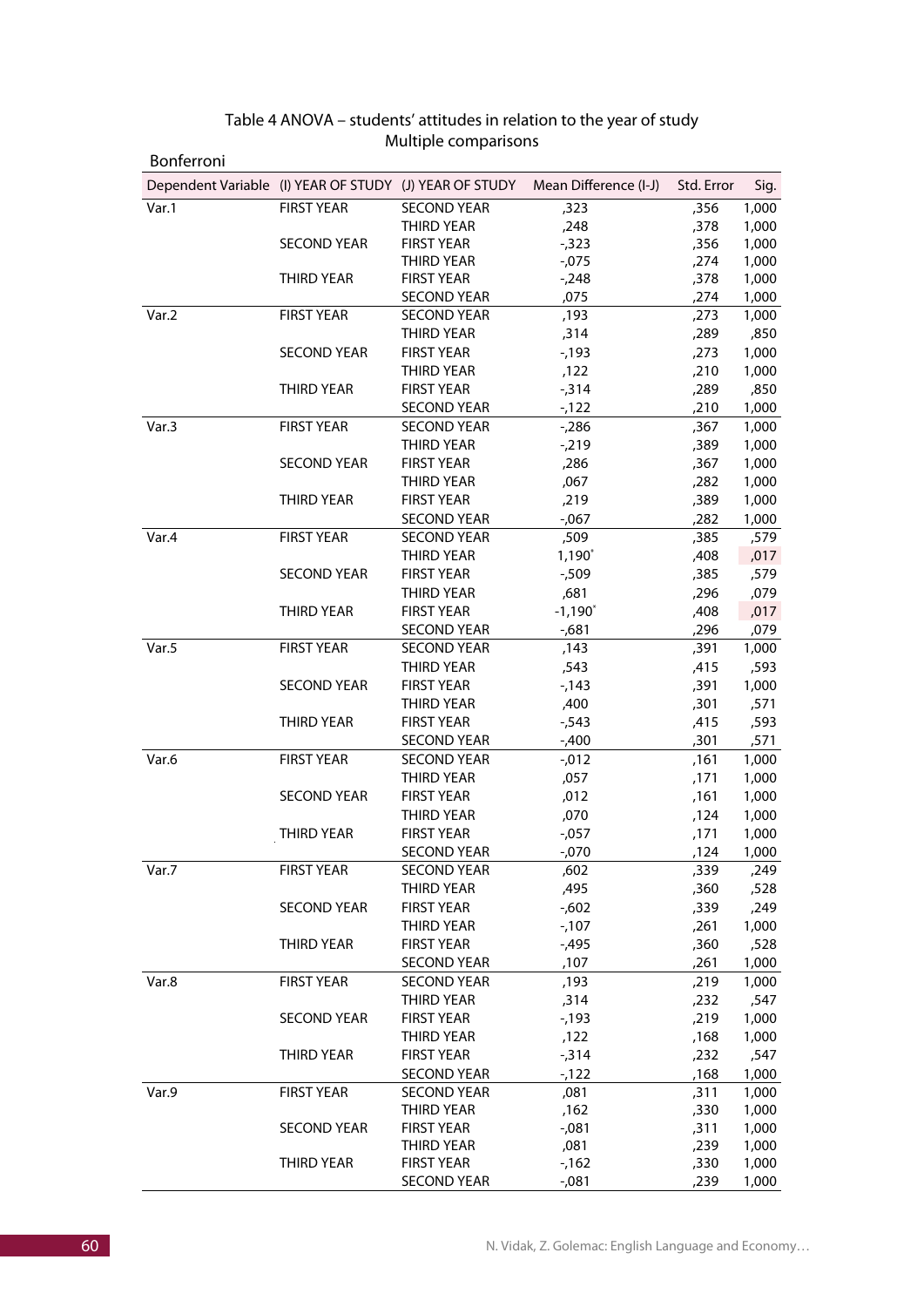| Var.10 | <b>FIRST YEAR</b>  | <b>SECOND YEAR</b> | ,000     | ,358 | 1,000 |
|--------|--------------------|--------------------|----------|------|-------|
|        |                    | <b>THIRD YEAR</b>  | ,067     | ,380 | 1,000 |
|        | <b>SECOND YEAR</b> | <b>FIRST YEAR</b>  | ,000     | ,358 | 1,000 |
|        |                    | <b>THIRD YEAR</b>  | ,067     | ,275 | 1,000 |
|        | <b>THIRD YEAR</b>  | <b>FIRST YEAR</b>  | $-0.067$ | ,380 | 1,000 |
|        |                    | <b>SECOND YEAR</b> | $-0.067$ | ,275 | 1,000 |
| Var.11 | <b>FIRST YEAR</b>  | <b>SECOND YEAR</b> | ,286     | ,339 | 1,000 |
|        |                    | <b>THIRD YEAR</b>  | ,086     | ,359 | 1,000 |
|        | <b>SECOND YEAR</b> | <b>FIRST YEAR</b>  | $-286$   | ,339 | 1,000 |
|        |                    | <b>THIRD YEAR</b>  | $-200$   | ,260 | 1,000 |
|        | <b>THIRD YEAR</b>  | <b>FIRST YEAR</b>  | $-0.086$ | ,359 | 1,000 |
|        |                    | <b>SECOND YEAR</b> | ,200     | ,260 | 1,000 |
| Var.12 | <b>FIRST YEAR</b>  | <b>SECOND YEAR</b> | 441,     | ,417 | ,890  |
|        |                    | <b>THIRD YEAR</b>  | ,838     | ,443 | ,195  |
|        | <b>SECOND YEAR</b> | <b>FIRST YEAR</b>  | $-0.441$ | ,417 | ,890  |
|        |                    | THIRD YEAR         | ,397     | ,321 | ,668  |
|        | <b>THIRD YEAR</b>  | <b>FIRST YEAR</b>  | $-0.838$ | ,443 | ,195  |
|        |                    | <b>SECOND YEAR</b> | $-0.397$ | ,321 | ,668  |
| Var.13 | <b>FIRST YEAR</b>  | <b>SECOND YEAR</b> | ,596     | ,310 | ,184  |
|        |                    | <b>THIRD YEAR</b>  | ,657     | ,329 | ,157  |
|        | <b>SECOND YEAR</b> | <b>FIRST YEAR</b>  | $-0.596$ | ,310 | ,184  |
|        |                    | <b>THIRD YEAR</b>  | ,061     | ,239 | 1,000 |
|        | <b>THIRD YEAR</b>  | <b>FIRST YEAR</b>  | $-657$   | ,329 | ,157  |
|        |                    | <b>SECOND YEAR</b> | $-0.061$ | ,239 | 1,000 |
| Var.14 | <b>FIRST YEAR</b>  | <b>SECOND YEAR</b> | ,596     | ,317 | ,200  |
|        |                    | <b>THIRD YEAR</b>  | ,524     | ,336 | ,379  |
|        | <b>SECOND YEAR</b> | <b>FIRST YEAR</b>  | $-596$   | ,317 | ,200  |
|        |                    | <b>THIRD YEAR</b>  | $-072$   | ,244 | 1,000 |
|        | <b>THIRD YEAR</b>  | <b>FIRST YEAR</b>  | $-524$   | ,336 | ,379  |
|        |                    | <b>SECOND YEAR</b> | ,072     | ,244 | 1,000 |
| Var.15 | <b>FIRST YEAR</b>  | <b>SECOND YEAR</b> | $,975*$  | ,374 | ,038  |
|        |                    | <b>THIRD YEAR</b>  | ,581     | ,397 | ,453  |
|        | <b>SECOND YEAR</b> | <b>FIRST YEAR</b>  | $-0.975$ | ,374 | ,038  |
|        |                    | <b>THIRD YEAR</b>  | $-0.394$ | ,288 | ,534  |
|        | <b>THIRD YEAR</b>  | <b>FIRST YEAR</b>  | $-581$   | ,397 | ,453  |
|        |                    | <b>SECOND YEAR</b> | ,394     | ,288 | ,534  |

Source: authors

Results of ANOVA multiple comparison (Bonferroni test) in Table 4 indicate statistically significant differences in attitudes in statement No. 4 between the students of the first and the students of the third year – p=0,017 (*English proficiency is the most required when looking for a job*) and statement No. 15 between the students of the first and second year – p=0,038 (*I'll earn a better salary if I am proficient in English*). The students of the first year agree more strongly that English is the most required when looking for a job (M=4,86) than students of the third year (M=3,67). The students of the third year possess more professional knowledge by the time they reach the final undergraduate year, and thus might consider a lot of more attributes to be important when looking for a job. The statistically significant difference in attitudes of students of the first (M=4,71) and second year (M=3,74) regarding earning a better salary if more proficient in English may also be attributed to the students of the second year having learned more professional subjects and thus having improved their English proficiency. It is common practice at the University of Dubrovnik to advise students to use professional literature in English, It is important to keep in mind that it is extremely significant to use a common language in foreign trade (Melitz, 2003, pp. 667).

Our main finding is that there are some statistically significant differences in attitudes of the students of economics and business economics with respect to the year of study. However, gender has proven to be of no significance with respect to the students' attitudes on the link between English proficiency and economy in the digital world.